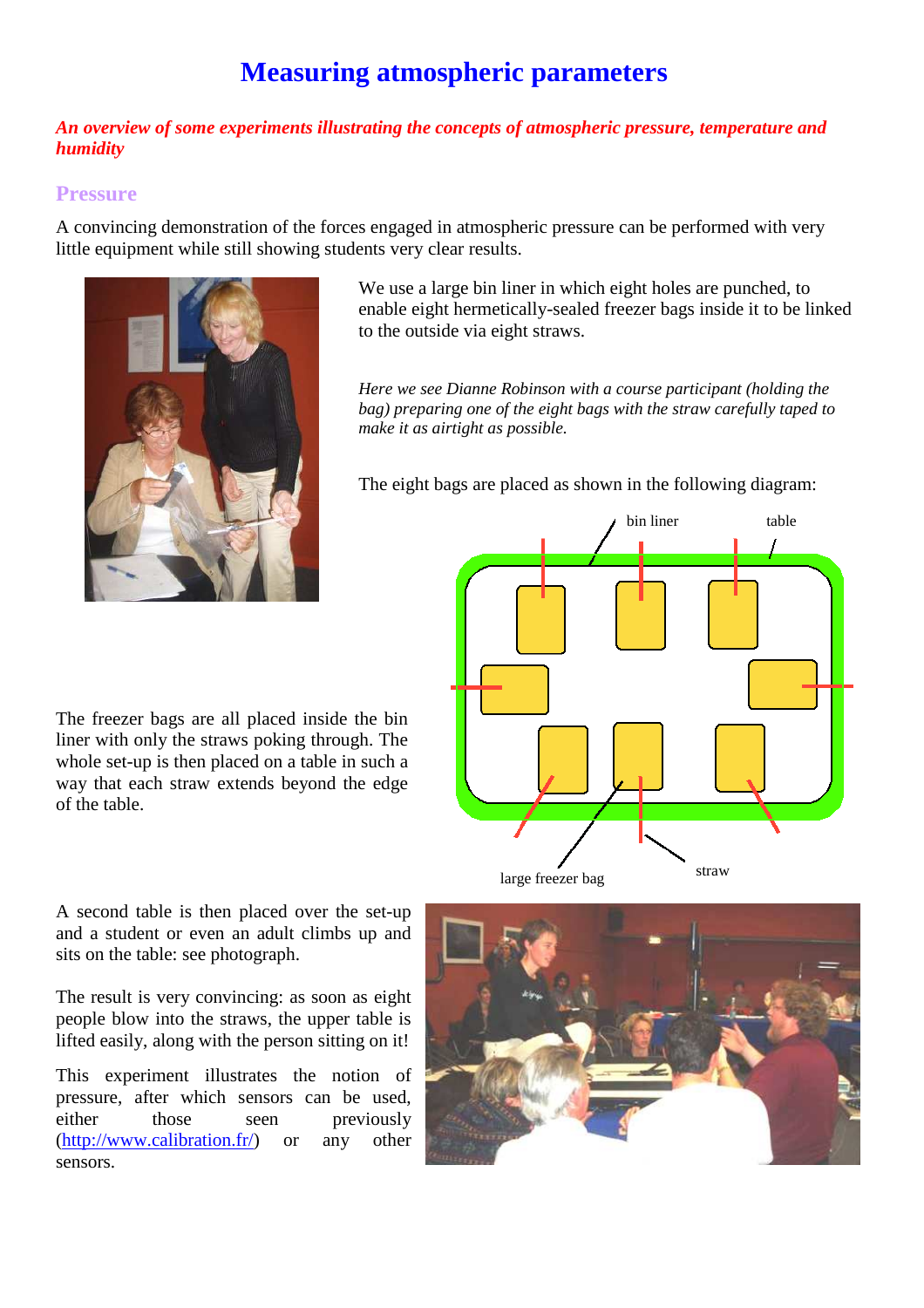Another simple experiment shows the force of atmospheric pressure. A wooden ruler is placed over the edge of a table, partly covered by sheets of newspaper (spread out wide and smoothed flat). When the end of the ruler sticking over the edge of the table is struck sharply, it usually snaps in half!

### **Measuring increases in pressure:**

Any suitable airtight container can be used, such as a photographic film-case, as long as a pressure gauge can be inserted through the cap: Gas released inside will modify the pressure and the gauge will indicate the changes.





If one (or more) "Mentos" mint sweets are added to a bottle of fizzy drink, the gases dissolved in the liquid condense around them and revert to a gaseous state, causing such a huge increase in pressure inside the bottle that the result is a geyser!

# **Measuring decreases in pressure and how this is linked to cooling:**

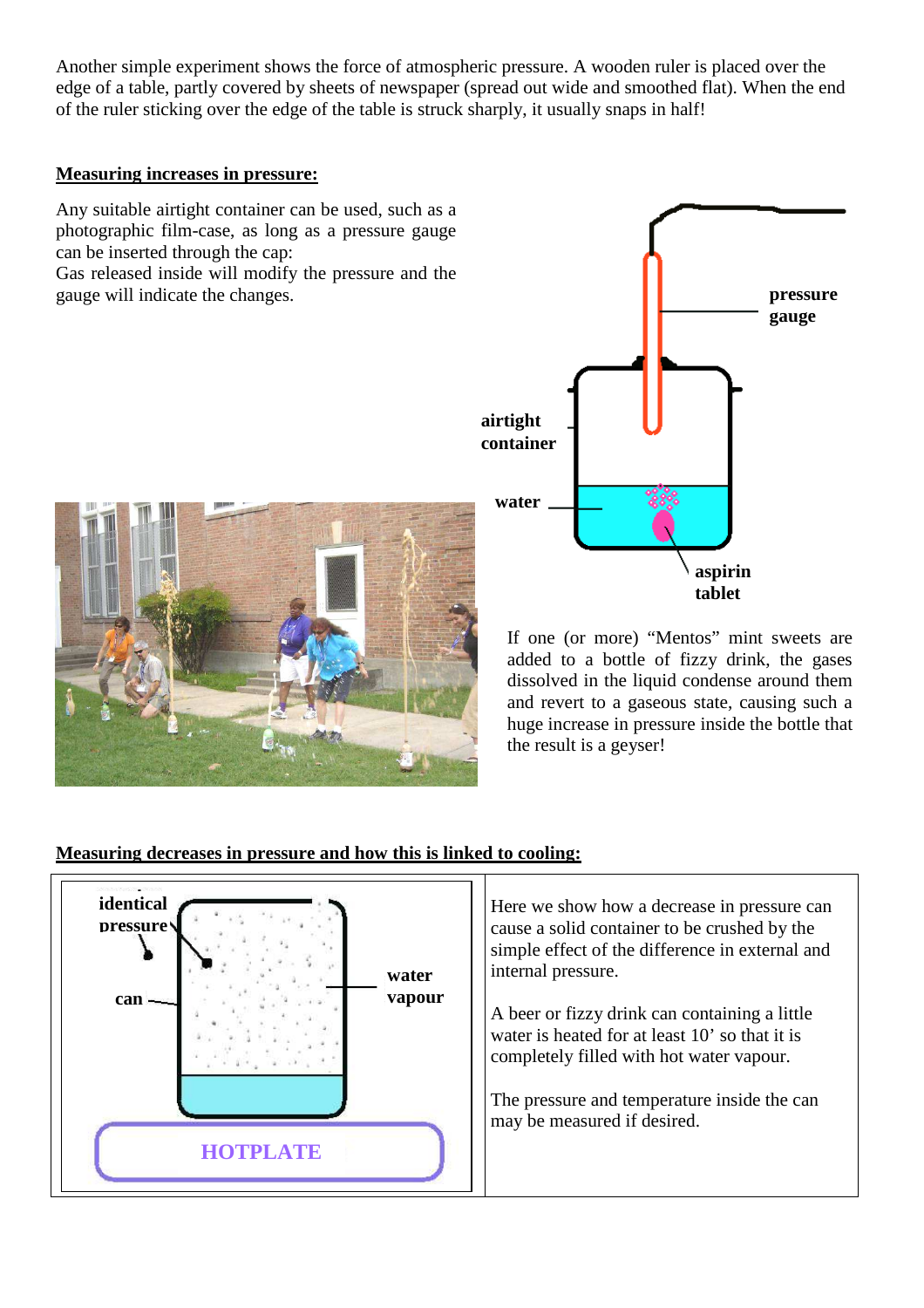The second operation is trickier: the can must be turned upside-down very quickly onto a tray containing cold water. Here we see Paul Adams and M. Andreou doing this, and you will notice that Paul has taken the precaution of wearing a glove to hold the can. The result is spectacular, because the can literally implodes: the very hot water vapour is cooled so suddenly that it condenses at once, causing the internal pressure to drop considerably; the external pressure is therefore much higher and crushes the walls of the can, which can be seen to lose its shape.





Another simple experiment shows how moving air is related to changes in pressure:

Take two ping-pong balls attached by a string and hold them a few centimetres apart: trying to separate the two balls by blowing between them only causes them to come closer together, as shown in the photo.



The following diagram gives a basic explanation of the phenomenon: when you blow between the ping-pong balls (1) the air in contact with the balls accelerates round the convex surface (2) creating a depression close to the surface and a little further out, causing the balls to move closer together because of the inequality between the depression on one side (3) and the normal pressure on the other  $(3)$ .

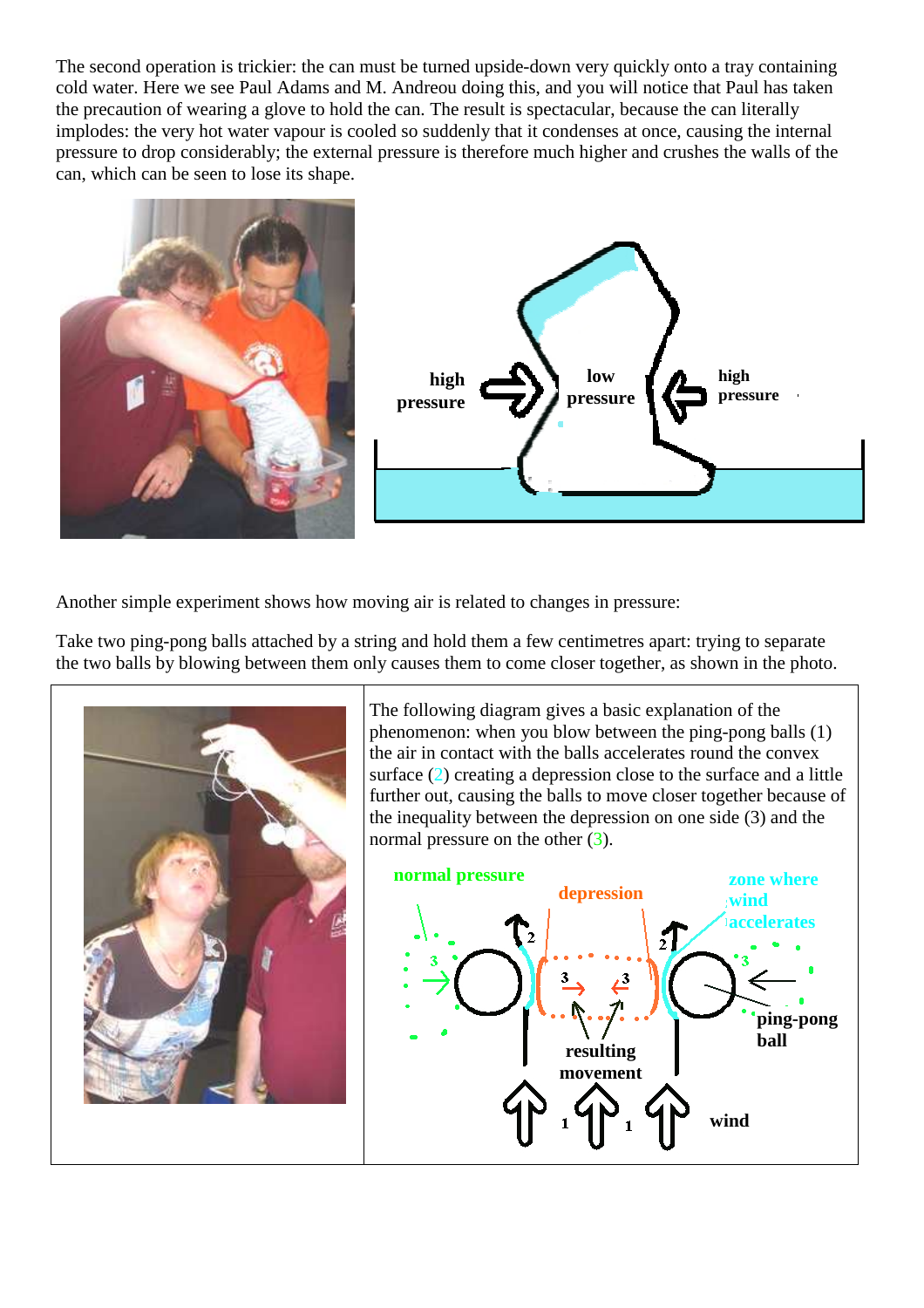#### **Compressibility of gases and variations in mass:**

Equipment required: a pipette, a plastic bottle filled with water, two nuts (chosen together with the pipette, so that the combination will float) and wire or string for attaching the nuts to the pipette. Instructions:

- **1.** Fill the bottle to the brim with water.
- **2.** Quarter-fill the pipette with water as shown in the diagram.
- **3.** Place the pipette in the bottle so that it floats and causes the water in the bottle to overflow. If it does not float, choose different sizes of nut until equilibrium is reached.
- **4.**Cap the bottle so that it is watertight.
- **5.**Compress the sides of the bottle and observe the result:

The pipette sinks: the pressure exerted on the bottle has been transmitted to the water which is incompressible, but as there is air in the pipette (which is compressible) water has been forced into the pipette under pressure and has made it heavier. Therefore, it sinks.



# **Temperature:**

*In the Calisph'air project, the instruments used to measure atmospheric temperature are protected in a weather station: why?* 

We can show how atmospheric temperature varies in different conditions.

Thermometers are placed in a number of cans, each containing a little water as in the earlier experiment, and are then exposed to light:

- 1. one control can
- 2. one can painted black (the photo shows Mickaël Andreou and Céline Cossard at work in the rain!)